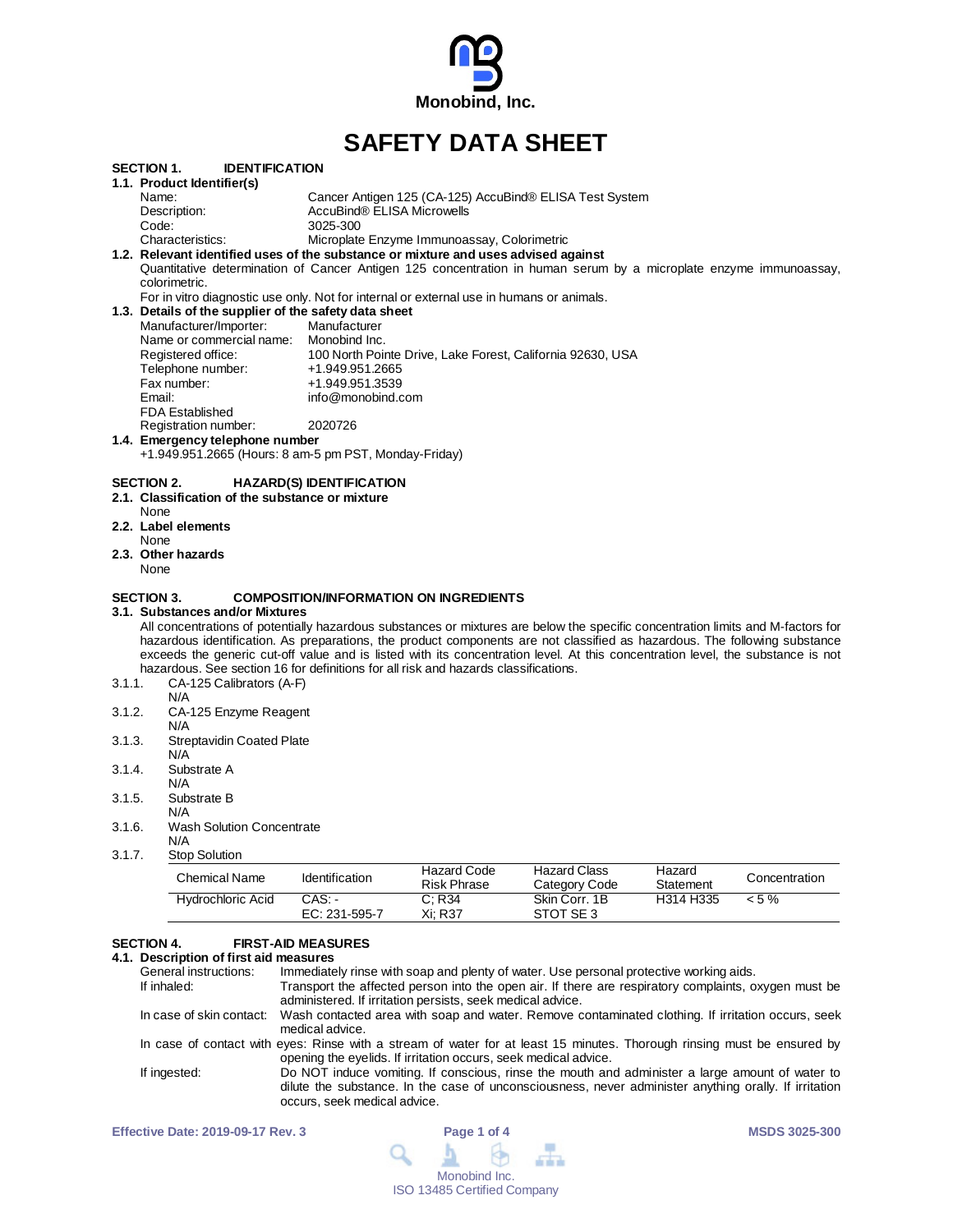- **4.2. Most important symptoms and effects, both acute and delayed** No data available
- **4.3. Indication of any immediate medical attention and special treatment needed** No data available

#### **SECTION 5. FIRE-FIGHTING MEASURES**

- **5.1. Extinguishing media**
	- Carbon dioxide, dry powder, foam, water
- **5.2. Special hazards arising from the substance or mixture** None
- **5.3. Advice for firefighters**

Wear appropriate personal protective equipment and clothing. Wear self-contained breathing apparatus, if necessary.

#### **SECTION 6. ACCIDENTAL RELEASE MEASURES**

- **6.1. Personal precautions, protective equipment and emergency procedures**
- Avoid contact with skin and eyes. Wear suitable personal protective clothing.
- **6.2. Environmental precautions**
- Avoid penetration into sewerage systems, surface and ground water. Avoid soil pollution.
- **6.3. Methods and material for containment and cleaning up** Cover with suitable absorbing material. After removing the substance, rinse the spot of spilling thoroughly with water and soap. Dispose of waste according to all federal, state, and local regulations.
- **6.4. Reference to other sections**

See Section 8 for personal protective equipment. See Section 13 for appropriate disposal methods.

#### **SECTION 7. HANDLING AND STORAGE**

- **7.1. Precautions for safe handling**
	- Avoid spills. Avoid contact with skin, eyes and clothing. Use suitable protective means to work with the substance. Use in a well-ventilated area. Follow good manufacturing practices when using product. Do not drink, smoke, or eat in work areas.

# **7.2. Conditions for safe storage, including any incompatibilities**

#### Kit and unopened components:

- Store at temperatures between  $+ 2$  and  $+ 8$  °C in a dry and dark place until expiration date.
- 7.2.1. Opened components:
- Opened reagents are stable for sixty (60) days when stored at 2-8 °C.
- 7.2.2. For prepared reagents (see product insert):
	- Diluted wash buffer should be stored at room temperature (2-30 °C) for up to 60 days.

Working substrate solution should be stored at 2-8 °C and is stable for one (1) year.

#### **7.3. Specific end uses**

Product procedure should be performed by a skilled individual or trained professional for in vitro diagnostic use only.

#### **SECTION 8. EXPOSURE CONTROL/PERSONAL PROTECTION**

#### **8.1. Control parameters**

No substances with occupational exposure limits.

## **8.2. Exposure controls**

| 8.2.1. | Eye/face protection:    | Safety glasses or goggles with side shields recommended                                                                                                                 |
|--------|-------------------------|-------------------------------------------------------------------------------------------------------------------------------------------------------------------------|
| 8.2.2. | Skin protection:        | Compatible protective gloves recommended. Wash hands after properly removing and<br>disposing of gloves.                                                                |
|        | Other skin protection:  | Laboratory coats are recommended.                                                                                                                                       |
| 8.2.3. | Respiratory protection: | No respiratory protection is required. Use product in rooms enabling good ventilation. If<br>local exhaustion is necessary, general (forced) exhaustion is recommended. |
| 8.2.4. | Thermal hazards:        | None                                                                                                                                                                    |

#### **SECTION 9. PHYSICAL AND CHEMICAL PROPERTIES**

## **9.1. Information on basic physical and chemical properties**

9.1.1 Appearance:

|        | Physical state (at 20 °C) |                                                                                            |
|--------|---------------------------|--------------------------------------------------------------------------------------------|
|        | Liquid:                   | Calibrators, Enzyme Reagent, Wash Solution Concentrate, Substrate Solutions, Stop Solution |
|        | Solid:                    | Microtiter strips                                                                          |
|        | Colour                    |                                                                                            |
|        | Straw:                    | Calibrators                                                                                |
|        | Red:                      | Enzyme Reagent                                                                             |
|        | Clear:                    | Stop, Substrates, Wash                                                                     |
| 9.1.2. | Odour:                    | Odourless                                                                                  |
| 9.1.3. | Odour threshold:          | Not applicable                                                                             |
| 9.1.4. | pH value:                 | Stop solution: $<$ 3                                                                       |
|        |                           | Calibrators: $7.4 \pm 0.2$                                                                 |
|        |                           | Enzyme: $7.3 \pm 0.2$                                                                      |
|        |                           | Streptavidin Wells: $7.5 \pm 0.2$                                                          |
|        |                           | Wash Solution Concentrate: $8.8 \pm 0.2$                                                   |
|        |                           | Substrate Reagent A: $3.2 \pm 0.2$                                                         |
|        |                           | Substrate Reagent B: $5.0 \pm 0.2$                                                         |

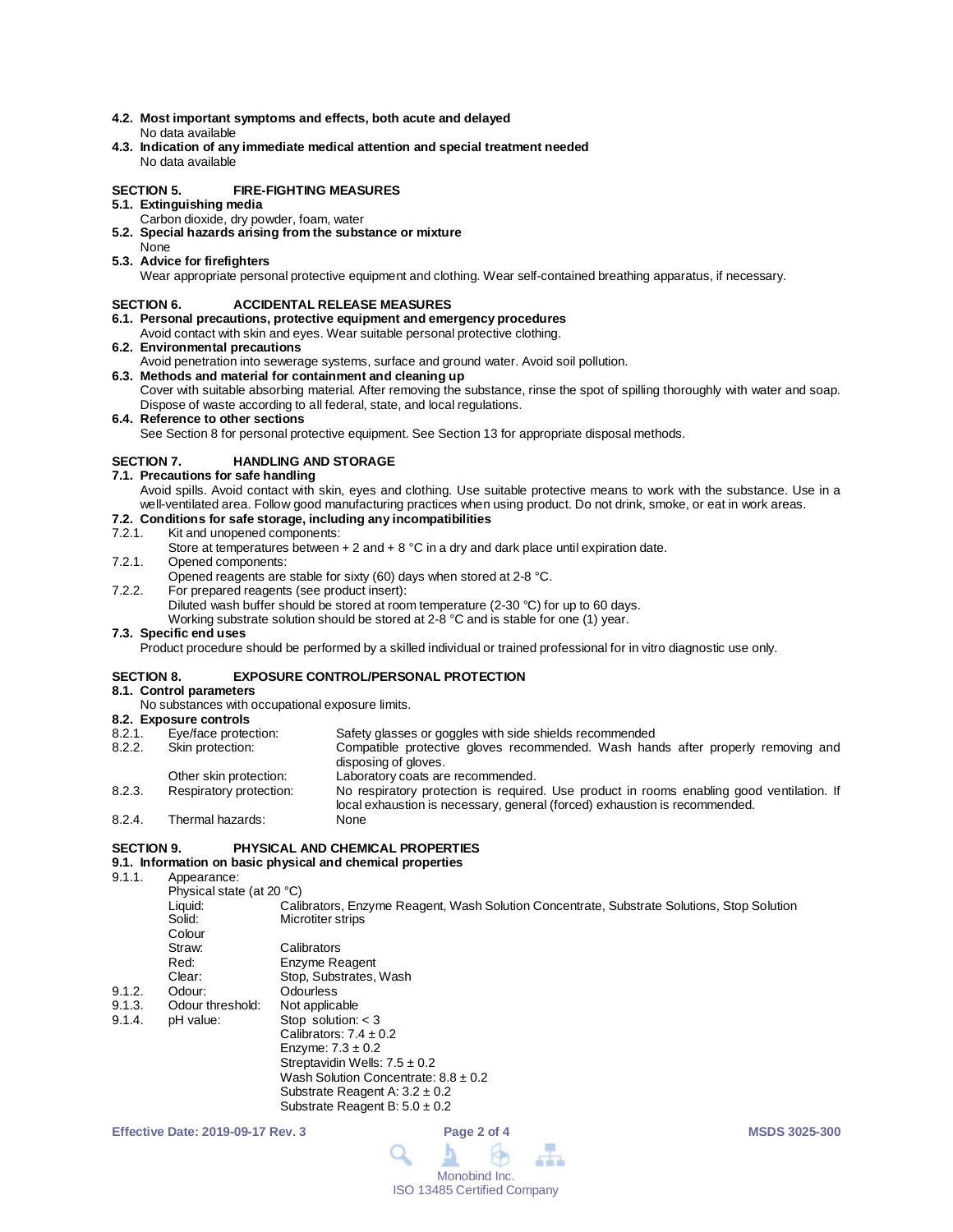- 9.1.5. Melting point/freezing point: Not determined<br>9.1.6. Initial boiling point/ boiling range: Not determined
- 9.1.6. Initial boiling point/ boiling range:<br>9.1.7. Flash point: Not applicable
- 9.1.7. Flash point: Not applicable<br>9.1.8. Evaporation rate: Not determine
- Evaporation rate: Not determined
- 9.1.9. Flammability (solid, gas): Not flammable<br>9.1.10. Upper/lower flammability or explosive limits:
- 9.1.10. Upper/lower flammability or explosive limits: Not applicable<br>9.1.11. Vapour pressure: Not determined
- 9.1.11. Vapour pressure: Not determined<br>9.1.12. Vapour density: Not determined
- Vapour density: Not determined<br>Relative density: Not determined
- 9.1.13. Relative density:<br>9.1.14. Solubility:
- 9.1.14. Solubility: Water soluble<br>9.1.15. Partition coefficient: n-octanol/wate
- 9.1.15. Partition coefficient: n-octanol/water: Not determined<br>9.1.16. Auto-ignition temperature: Not applicable
- 9.1.16. Auto-ignition temperature:<br>9.1.17. Decomposition temperature
- 9.1.17. Decomposition temperature: Not determined<br>9.1.18. Viscosity: Not determined
- 9.1.18. Viscosity: Not determined<br>9.1.19. Explosive properties: None
- 
- 9.1.19. Explosive properties: None<br>9.1.20. Oxidising properties: Not determined Oxidising properties:
- **9.2. Other information**
	- None

#### **SECTION 10. STABILITY AND REACTIVITY**

**10.1.Reactivity**

# No known reactivity hazards associated with product

**10.2.Chemical stability**

- Stable under recommended storage conditions
- **10.3.Possibility of hazardous reactions**
- No hazardous polymerization
- **10.4.Conditions to avoid**
- Excessive heat and light
- **10.5.Incompatible materials**
- Acids
- **10.6.Hazardous decomposition products** Not determined

#### **SECTION 11. TOXICOLOGICAL INFORMATION:**

- 
- **11.1.Information on toxicological effects** 11.1.1. Acute toxicity: Not determined<br>11.1.2. Skin corrosion/irritation: Not determined
- 11.1.2. Skin corrosion/irritation:<br>11.1.3. Serious eye damage/irrit
- 11.1.3. Serious eye damage/irritation: Not determined<br>11.1.4. Respiratory or skin sensitisation: Not determined
- 11.1.4. Respiratory or skin sensitisation: Not d<br>11.1.5. Germ cell mutagenicity: Not determined
- 11.1.5. Germ cell mutagenicity:<br>11.1.6. Carcinogenicity: No component of this product present at levels ≥ 0.1% is identified as probable, possible or
- 
- confirmed human carcinogen by NTP (National Toxicology Program), IARC (International
- Agency for Research on Cancer), or OSHA (Occupational Safety & Health Administration)
- 11.1.7. Reproductive toxicity: Not determined<br>11.1.8. STOT-single exposure: Not determined
- 11.1.8. STOT-single exposure: Not determined<br>11.1.9. STOT-repeated exposure: Not determined
- 11.1.9. STOT-repeated exposure: Not determined 11.1.10. Aspiration hazard:
- 
- 11.1.11. Information on likely routes of exposure: If ingested: No known health effects<br>
If inhaled: No known health effects
- No known health effects
- If contact with skin: No known health effects<br>If contact with eyes: No known health effects
- No known health effects

# 11.1.12. Symptoms related to the physical, chemical, and toxicological characteristics: None after short or long-term exposure

## **SECTION 12. ECOLOGICAL INFORMATION**

#### **12.1.Toxicity**

- Not determined.
- **12.2.Persistence and degradability**
- Not determined
- **12.3.Bioaccumulative potential**
- Not determined
- **12.4.Mobility in soil**
- Not determined
- **12.5.Results of PBT and vPvB assessment** Not determined
- **12.6.Other adverse affects**
- Not determined

#### **SECTION 13. DISPOSAL CONSIDERATIONS 13.1.Waste treatment methods**